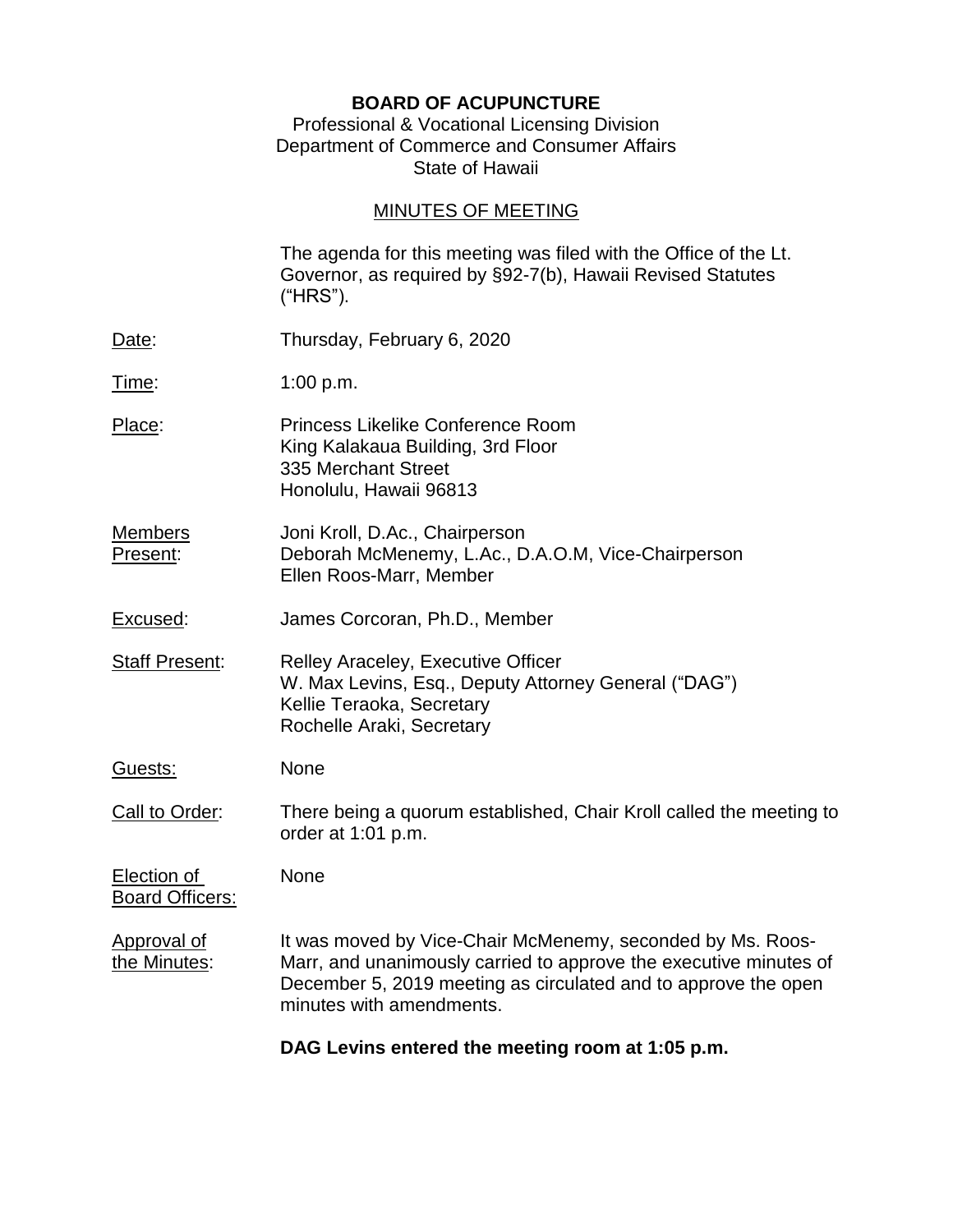> After discussion, the following amendments to the open minutes were requested (underlined material added, while bracketed material is to be deleted):

New Business:

A. Hawaii Acupuncture Association 2020 legislative proposals

Chair Kroll suggested that it would be a good time to [remove] strengthen the educational ties to the national standard of accredited schools, however the Board cannot make this revision, as it needs to come through the public.

Chair Kroll asked if the [Board] DAG agrees that all revisions should be submitted at once.

The scope of practice [will] could be determined in a different process between both Boards.

The Board moved out of order to agenda item 5. Applications.

#### Applications: a. Ratifications

It was moved by Vice-Chair McMenemy, seconded by Ms. Roos-Marr, and unanimously carried to ratify the following list of licensees that have been issued:

#### **Acupuncturists**

- ACU 1295 Sherry Lynn Mizumoto
- ACU 1296 Tuyngoc B Nguyen
- ACU 1297 Michelle Daniel
- ACU 1298 Silvia Camile Thornton
- ACU 1299 Laura C C Meisel
- ACU 1300 Hans-Thomas Richter
- ACU 1301 Anita C Marshall
- ACU 1302 Jonathan Pinkston
- ACU 1303 Abbey T Seiden

#### **Interns**

ACU 441 Siriporn J Jang

The Board moved back to its regular order of business.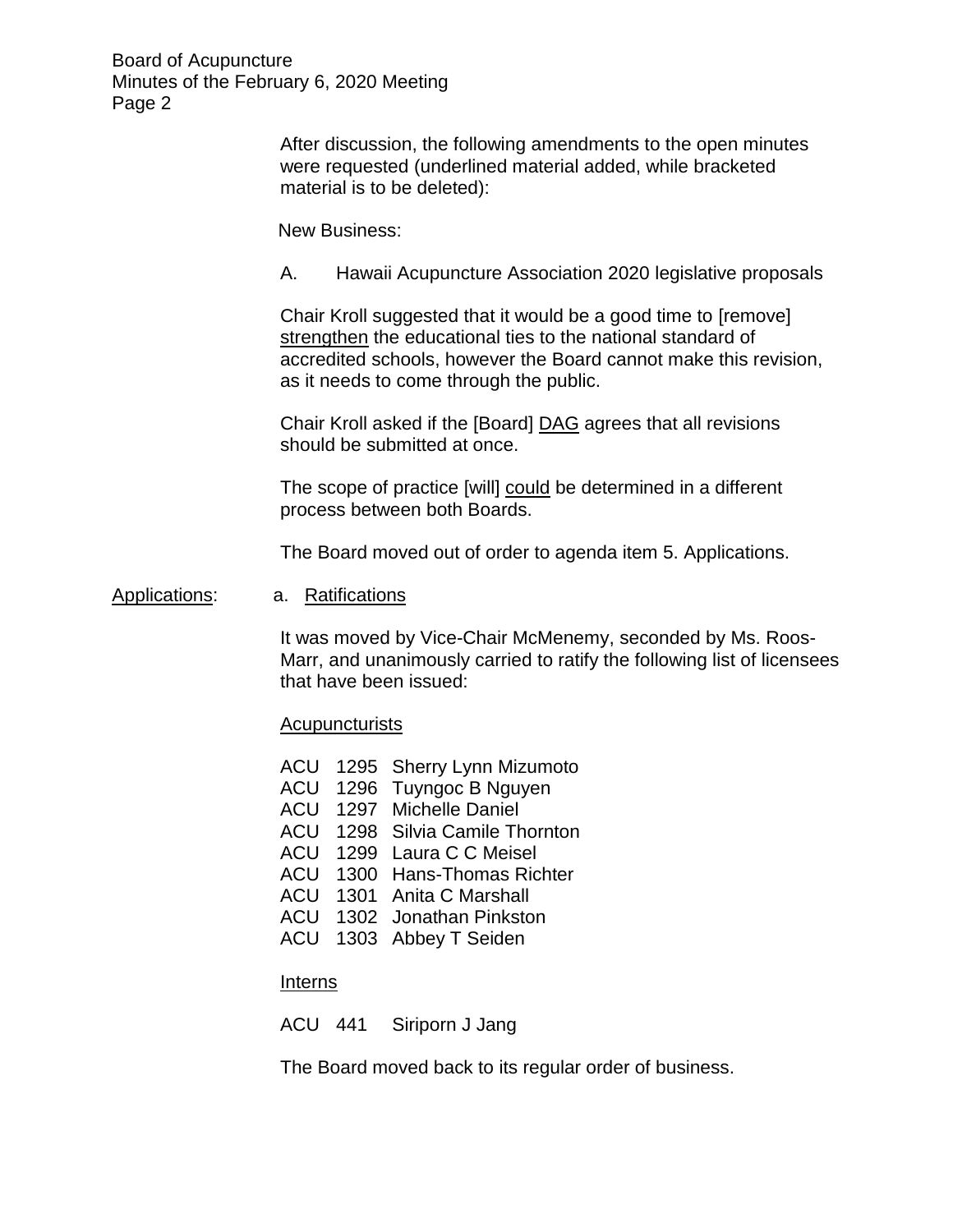### Executive Officer's a. Hawaii Administrative Rules ("HAR") Chapter 16-72 Revisions Report/Ongoing Update Business:

Mr. Araceley distributed the HAR flowchart so that the Board could review the process that the revisions must go through. He explained that the draft is currently being formatted by the Administrative Services Office ("ASO"), which is step 1. The next step where the Board may need to take action is step 7 on the flowchart, if there are any substantive changes by the Legislative Reference Bureau.

Vice-Chair McMenemy asked if there is a specific timeline for these changes to take place. Mr. Araceley advised that he hopes to be at step 7 by the next meeting. Mr. Araceley will provide the formatted draft to the Board for review, once it is received from ASO.

### New Business: a. CMS Announcement about Medicare Coverage for Acupuncture

Chair Kroll shared that on January 21, 2020, the Centers for Medicare & Medicaid Services ("CMS") announced that they will allow coverage for acupuncture for Medicare patients with chronic lower back pain. The challenge at the moment is that the rule making that CMS does and the statute that Congress does, do not list Acupuncturists as a provider type by Congress. CMS is trying to figure out how to implement this until there is an active Congress that can add Acupuncturists as a provider. The only providers who can do acupuncture for Medicare patients are licensed physicians and those with a masters or doctoral level degree in acupuncture or internal medicine from a school accredited by the Accreditation Commission for Acupuncture and Oriental Medicine ("ACAOM").

The ruling also defined that dry needling is acupuncture. Medicare is allowing up to 20 visits per year with 12 visits in the first 90 days. Currently, they have 3 levels of supervision for an Acupuncturist for any provider. Physicians have direct access. The lowest level is called the appropriate level which requires supervision and has yet to be defined. Billing has yet to be determined but overall, this is a big step forward.

Mr. Araceley asked Chair Kroll if the Board should revise their rules to ensure that the practice is defined in a way that insurance companies will provide coverage. Chair Kroll is unsure at this point, but knows that The National Certification Commission for Acupuncture and Oriental Medicine is working on aligning everything. Mr. Araceley asked the Chair Kroll if Acupuncturists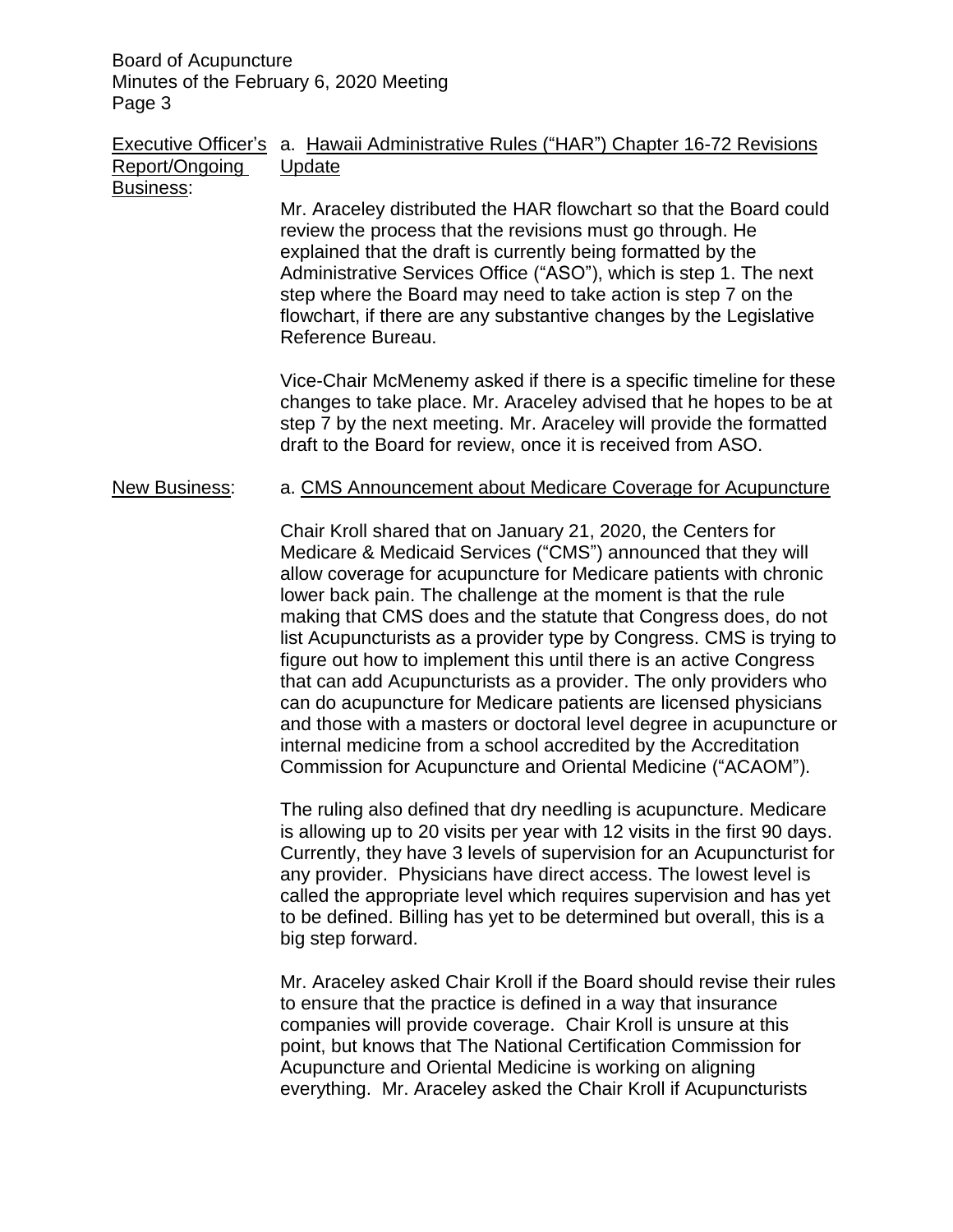> require their patients to sign Health Insurance Portability and Accountancy Act ("HIPAA") forms in their offices? According to Chair Kroll, all Acupuncturists have their patients complete HIPAA forms and store those files confidentially.

Chair Kroll also mentioned another question that was posed – do all acupuncturists have to participate with Medicare? Once Congress defines Acupuncturists as provider types, they will determine set rules. They may decide if Acupuncturists are allowed to opt out or if they could be either participating or non-participating, but would still be required to follow guidelines.

#### b. 2020 Legislative Discussion

### SB 2225 / HB 1807 - Relating to the Physical Therapy Practice Act

These bills are similar to HB 701 from last year which were sent off as a study but did not get funded. DAG Levins explained that many bills are passed each year but typically the Senate and House will only do a study if it is a concurrent resolution. Chair Kroll shared that she represented the Board at the first hearing. Since the Board has not yet met on this particular bill, she testified in opposition because it is similar to last year's bill and the same issues were being raised. The Committee asked Samantha Preis (an Acupuncturist) the difference between dry needling and acupuncture. Ms. Preis replied that it is the same needle into the same trigger point. Chair Kroll opined the difference between the two, Acupuncturists may retain the needle a little longer than dry needling. The main difference is that dry needling tends to go directly into the muscle instead of obliquely like how Acupuncturists are trained to do. There is a higher risk of pneumothorax when the needle goes directly into the muscle.

The Committee Chair moved the bill forward with amendments recommended by the Board of Physical Therapy, and is now awaiting a Judiciary hearing.

Chair Kroll asked if it is possible to create a rule that if the Board of Physical Therapy adds dry needling into their rules, that they would need to work with the Board of Acupuncture to adopt those rules, since dry needling is a form of acupuncture. DAG Levins advised that it could be added into the statute or bill.

The American Medical Association recently created a CPT code for dry needling by Acupuncturists. It is the consensus of the Board,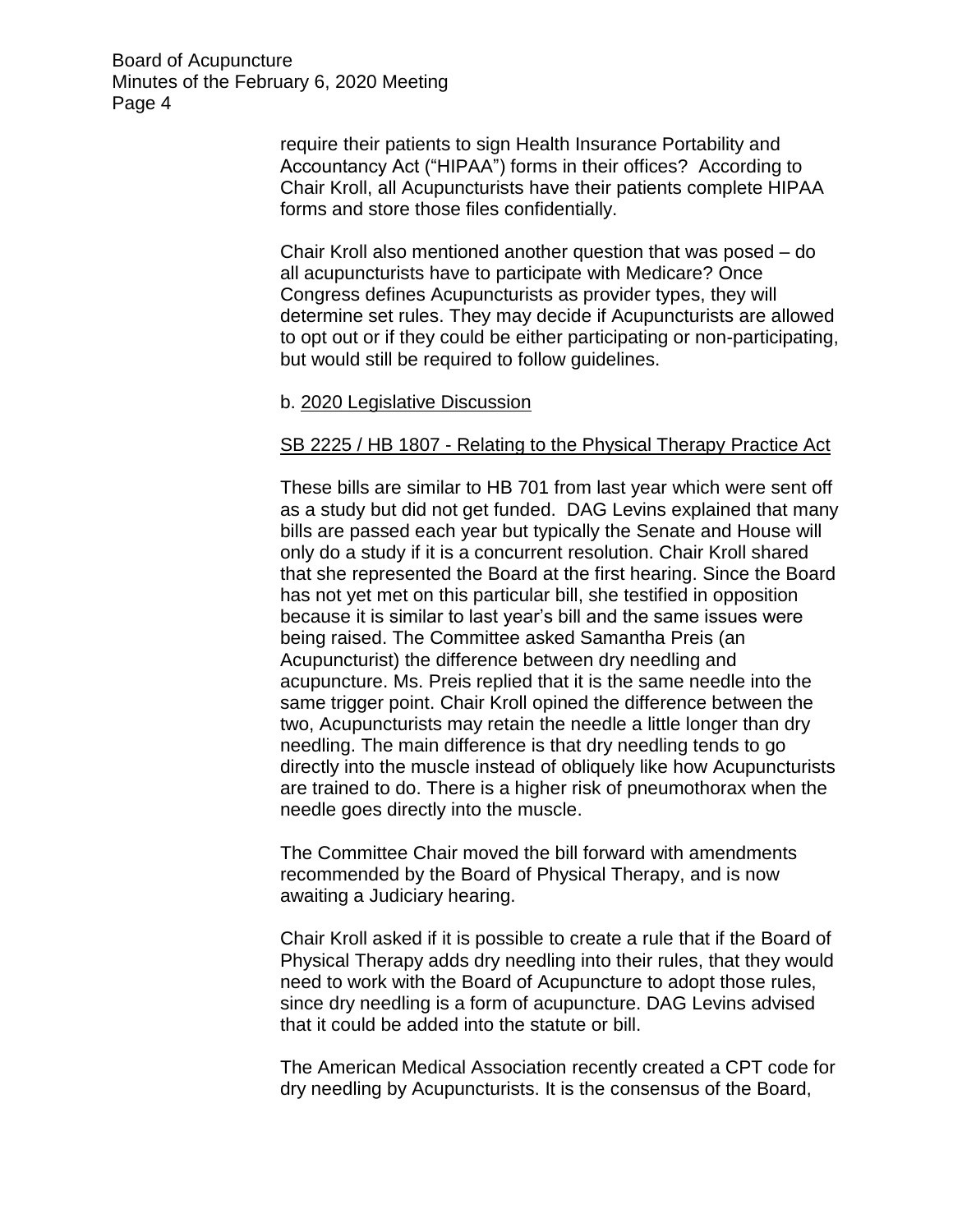> given the information at hand, that they do not feel there should be any exemption for Physical Therapists to perform acupuncture. The Board's standards were already established for safe practice in their own profession. Hawaii has an adequate number of Acupuncturists in the State to serve the public. If the bill should move forward into the hands of Board of Physical Therapy, the Board of Acupuncture is requesting to work together to establish standards; to set the standards for training.

Chair Kroll also noted that the 43 states which allow physical therapists to perform dry needling, lack supervision and the courses they are recommending are not part of a nationally accredited program. The hours are self-reported with no direct supervision. In the 7 states where dry needling is not allowed, including Hawaii, they have a high density of Acupuncturist's practicing and strong licensing requirements for public safety overview.

It was moved by Vice-Chair McMenemy, seconded by Ms. Roos-Marr, and unanimously carried to oppose the abovementioned SB 2225 and HB 1807.

#### SB 2544 - Relating to Acupuncture

The bill was submitted by the Hawaii Acupuncture Association, sponsored by Senator Baker. The bill does not have a hearing date and the deadline to schedule is 2/27/20.

The bill is to remove outdated materials related to education standards that no longer apply. Chair Kroll asked for clarification on page 3 of the bill "(1) A formal program in the science of acupuncture (traditional oriental medicine) at an institute or school approved by the board". The Board does not approve schools, the schools are nationally accredited by ACAOM. The Board's rules set the standards for passing.

Chair Kroll asked about the foreign graduate portion of the bill that is being removed on page 6. If this is removed, then a rule will need to be submitted to have a third party evaluate to ensure the applicant meets all the requirements. Chair Kroll is in support of the bill but would like to have the foreign applicant portion of the bill remain and not deleted. Chair Kroll also asked for a change on page 4 of the bill "(2) provided that the nine hundred hours of the clinical internship program [may] **must** be obtained from the institute or school".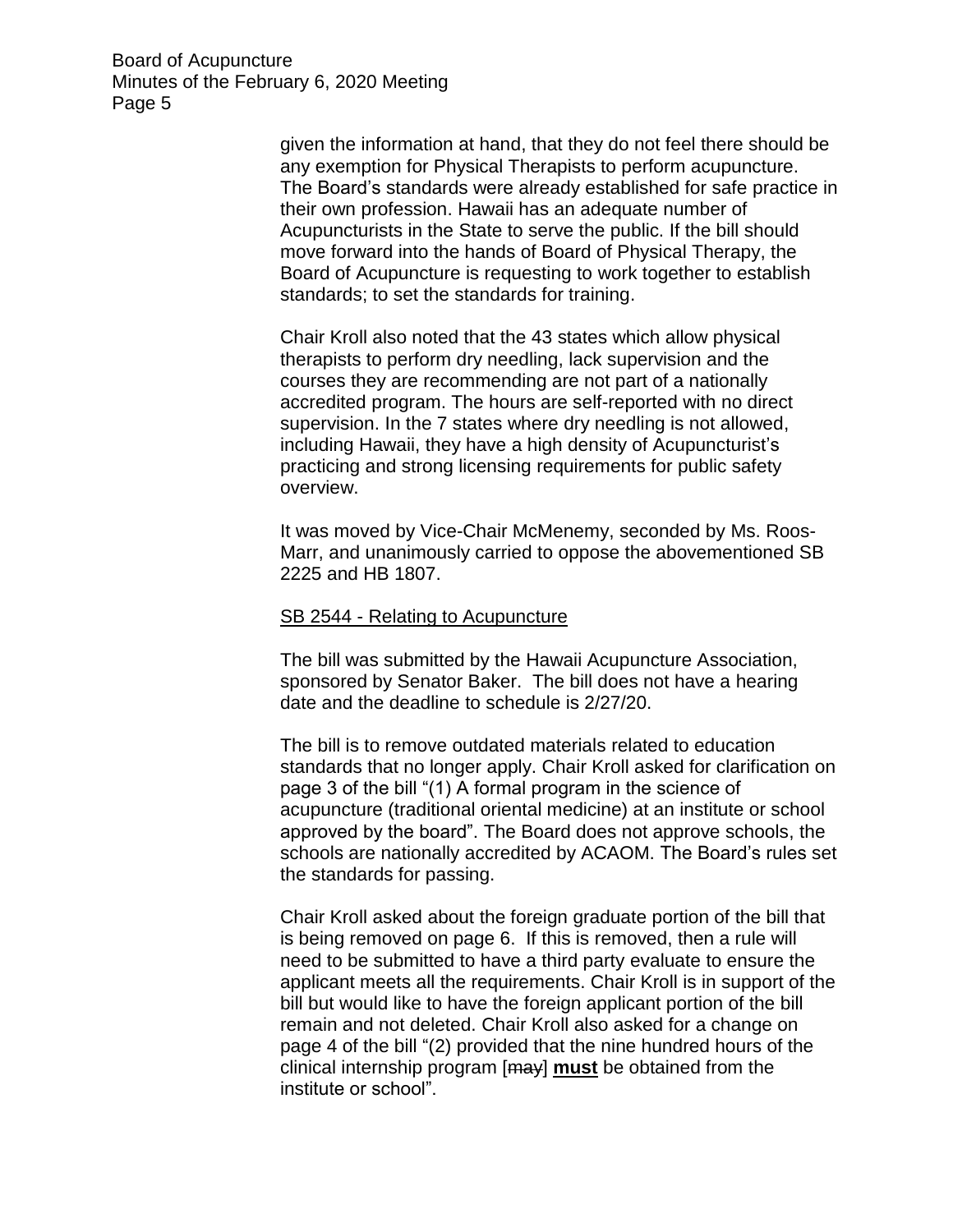|                  | The Board is in support of SB 2544 but would like to have the route<br>for foreign applicants remain clear and recommends that this<br>portion remain in the bill.                                                               |
|------------------|----------------------------------------------------------------------------------------------------------------------------------------------------------------------------------------------------------------------------------|
|                  | It was moved by Vice-Chair McMenemy, seconded by Ms. Roos-<br>Marr, and unanimously carried to support the abovementioned SB<br>2544, but keep the foreign applicant portion on the bill.                                        |
|                  | <b>Other Board-related Legislative Bills</b>                                                                                                                                                                                     |
|                  | Mr. Araceley mentioned a new bill that is being introduced that<br>allows reciprocity for military spouses based on licensure in another<br>state; however, they would still need to meet the minimum<br>licensure requirements. |
|                  | Mr. Araceley added that if any other Legislative issues arise, he<br>may need to schedule an emergency meeting, to which the Board<br>agreed.                                                                                    |
| Public Forum:    | None                                                                                                                                                                                                                             |
| Next<br>Meeting: | Thursday, April 2, 2020<br>1:00 p.m.<br><b>Princess Likelike Conference Room</b><br>King Kalakaua Building, 3rd Floor<br>Honolulu, Hawaii 96813                                                                                  |
| Adjournment:     | Chair Kroll adjourned the meeting at 2:14 p.m.                                                                                                                                                                                   |
|                  |                                                                                                                                                                                                                                  |

Taken and recorded by:

/s/Rochelle Araki

\_\_\_\_\_\_\_\_\_\_\_\_\_\_\_\_\_\_\_\_\_\_\_\_\_\_\_ Rochelle Araki, Secretary

Reviewed and approved by:

/s/Relley Araceley

Relley Araceley, Executive Officer

\_\_\_\_\_\_\_\_\_\_\_\_\_\_\_\_\_\_\_\_\_\_\_\_\_

RA:rua 3/2/20